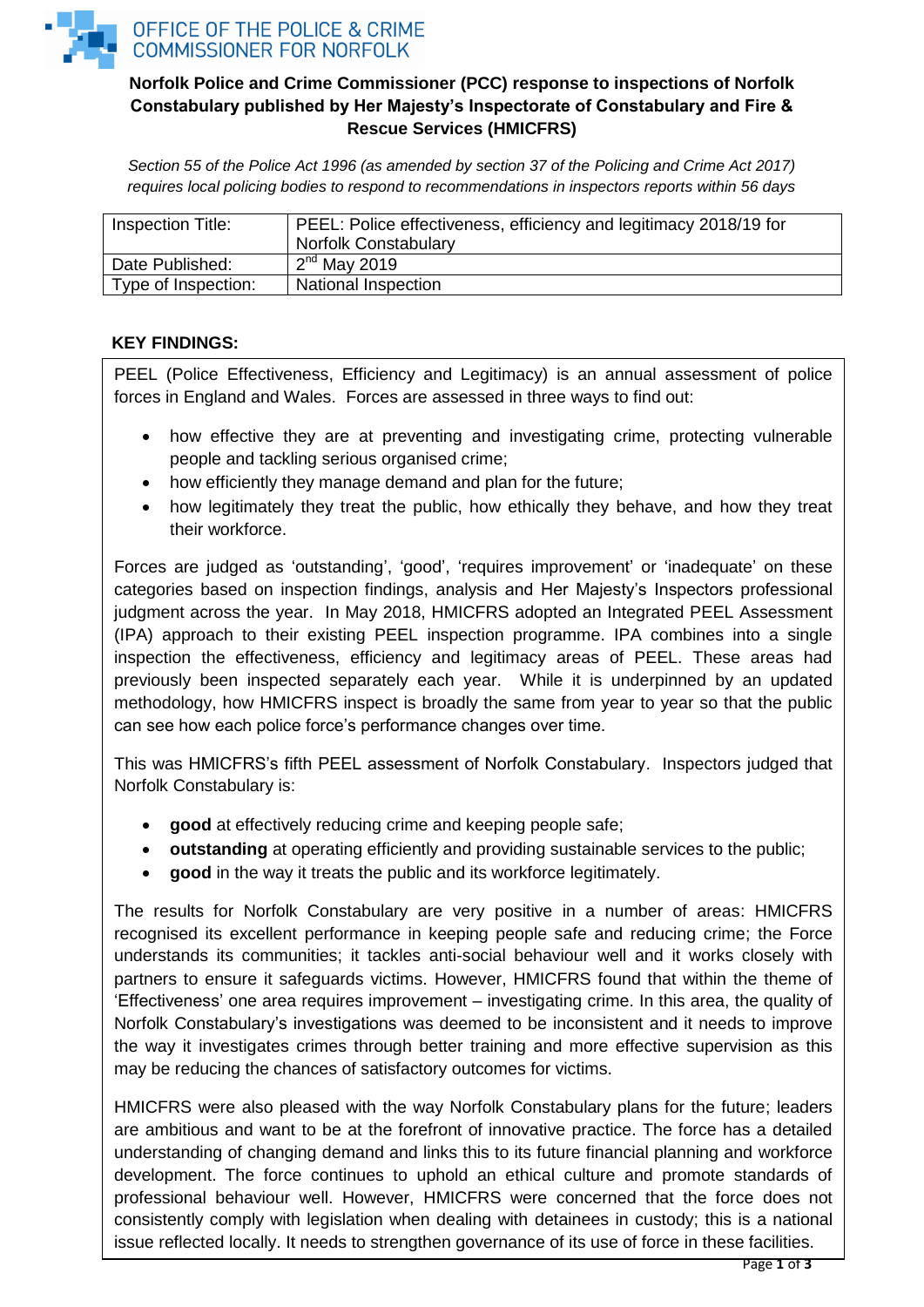

#### **Areas for improvement:**

- The force must ensure that staff with the right skills are investigating crimes thoroughly, leading to satisfactory outcomes for victims. It should review its approach to the provision of investigative training, development and guidance. The force should also consider how a professional lead for investigations would give consistent oversight.
- The force should improve how it allocates crime, ensuring that investigations are allocated to appropriately trained and supported officers, and that this allocation is appropriately reviewed throughout the investigation.
- The force should ensure regular and active supervision of the quality and progress of investigations. This supervision should be properly recorded.
- The force should ensure its counter corruption unit has the capability and capacity to be effective in its proactive approach to counter corruption – and has full IT monitoring equipment in place to effectively protect the data contained within its systems.

# **CHIEF CONSTABLE RESPONSE TO REPORT AND ANY RECOMMENDATIONS:**

Achieving outstanding in two areas of this inspection is a credit to how hard all my officers and staff in the constabulary have worked to provide the best possible service to the public.

Successfully adapting our policing model in order to deal with the changing face of complex crime has also enabled us to give more focus to local issues such as rural crime and anti-social behaviour. However, similar to all other forces, we are experiencing the pressure of delivering an appropriate response against reducing resources. Unfortunately as a consequence something has to give.

In Norfolk's case we have had to rapidly increase recruitment, introducing a high number of staff into policing and this has exposed a key area around how we undertake frontline investigations where we, along with many others, need to make changes. Fortunately, we had already recognised this issue, with a review of our services finding some of our investigative knowledge and skills moving from frequently committed crime investigations to specialist teams. We will now be looking to give our relatively inexperienced and new workforce the further training and supervisory support they need to continue our high level of service to victims.

However, I remain pleased that our efforts to maintain our quality of service has been recognised in this latest report by HMICFRS and we will continue to work to prevent and detect crime with a victim centred approach ensuring the best outcome is achieved for all.